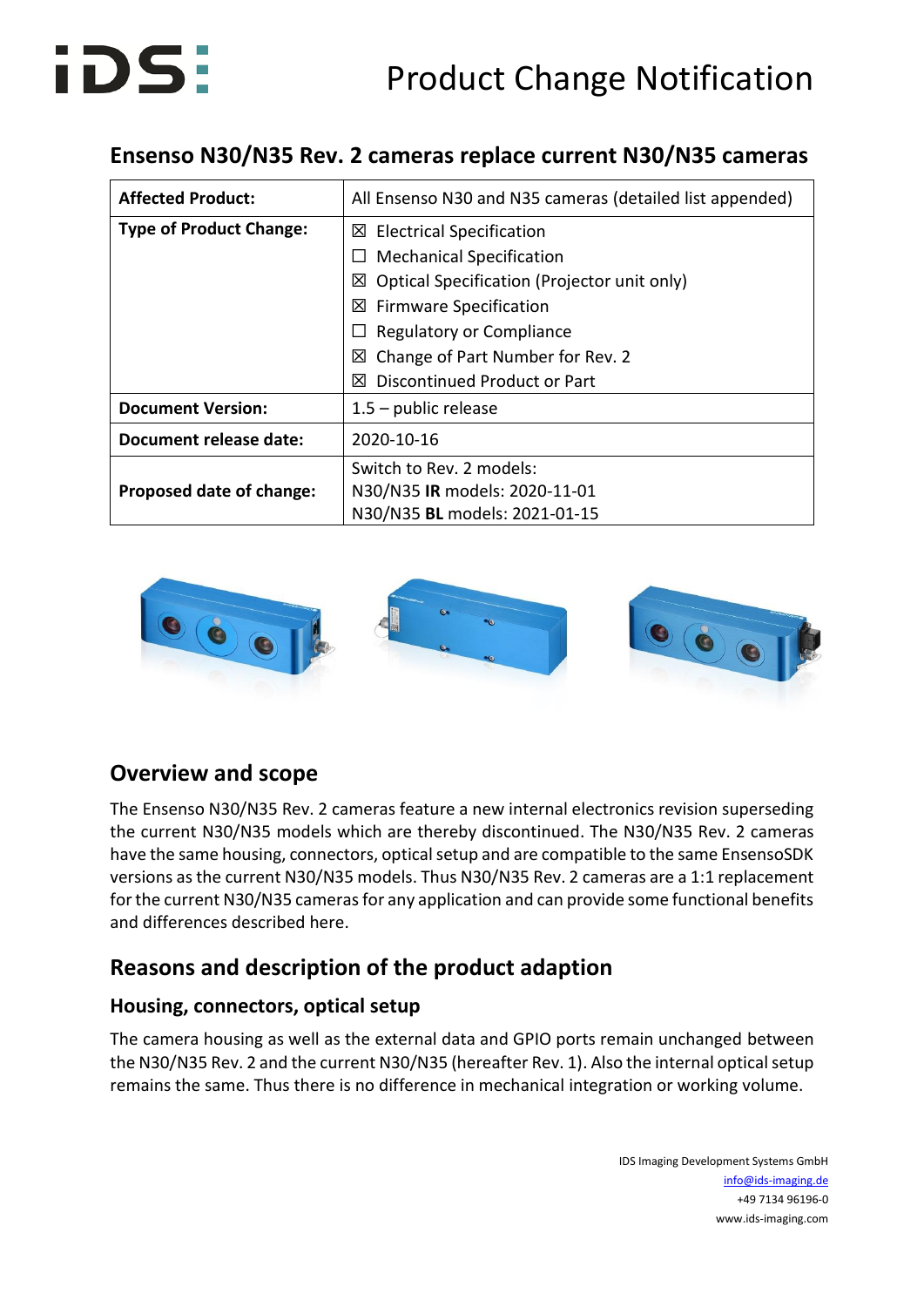# iDS:

#### **Internal electronics revision**

The internal electronics of the N30/N35 Rev. 2 are revised in order to reduce the assembly complexity, improve on power efficiency, and improve internal temperature compensation.

In more detail, the following changes are made:

- Internal FFC cabling is replaced with FlexPCB
- LED current regulator efficiency is improved
- N35 models only: Piezo-mechanical system is updated to the system used in Ensenso X series featuring improved temperature compensation
- IR models only: New IR LED model with greater output power is used.

The internal changes result in the following functional benefits and differences:

- For all N30/N35 Rev. 2 models, the **projector LED duty cycle limit is increased from 5% to 10%** allowing faster image acquisition. E.g., when using an N35 with many FlexView exposures, the overall acquisition time can shorten by up to a factor of two depending on the chosen exposure time. Please note that this does not apply to acquisitions using the front light LED.
- The **N30/N35 Rev. 2 IR models require lower exposure times** to achieve the same brightness and projector pattern contrast in the raw images. Production testing shows effective exposure time reductions of 10-35% for varying conditions. Depending on the application setup, this can improve performance, distance range, data quality, and/or robustness versus environment illumination.
- The revised **N35 FlexView pattern shift direction is aligned with the stereo baseline** instead of tilted against the stereo baseline. This difference is apparent when inspecting the FlexView raw image pairs but does not affect the 3D data quality.
- The LED wear is reduced improving the system reliability.
- To account for the slightly increased current demand of the revised electronics, the **minimum supply voltage at the GPIO port is 11.5V** (previously 11V). Also for long supply wiring the voltage must not drop below and it is recommended to connect to 24V.

#### **Software compatibility**

The discovery and recognition of N30/N35 Rev. 2 models in the EnsensoSDK is identical to the Rev.1 models. This means that **all EnsensoSDK and IDS uEye Software Suite versions supporting the N30/N35 Rev. 1 cameras also support the N30/N35 Rev. 2 cameras**. This includes, e.g., EnsensoSDK versions from the 1.3 and 2.0 branch.

The Rev. 2 models are listed by the Ensenso NxLib API with the identical "ModelName" based on the combination of projector module and optical setup, i.e., "N35-802-16-BL", and also no other distinction is made. In consequence, **no software adaptation is necessary to use the N30/N35 Rev. 2 cameras in existing applications** unless one of the points above requires checking.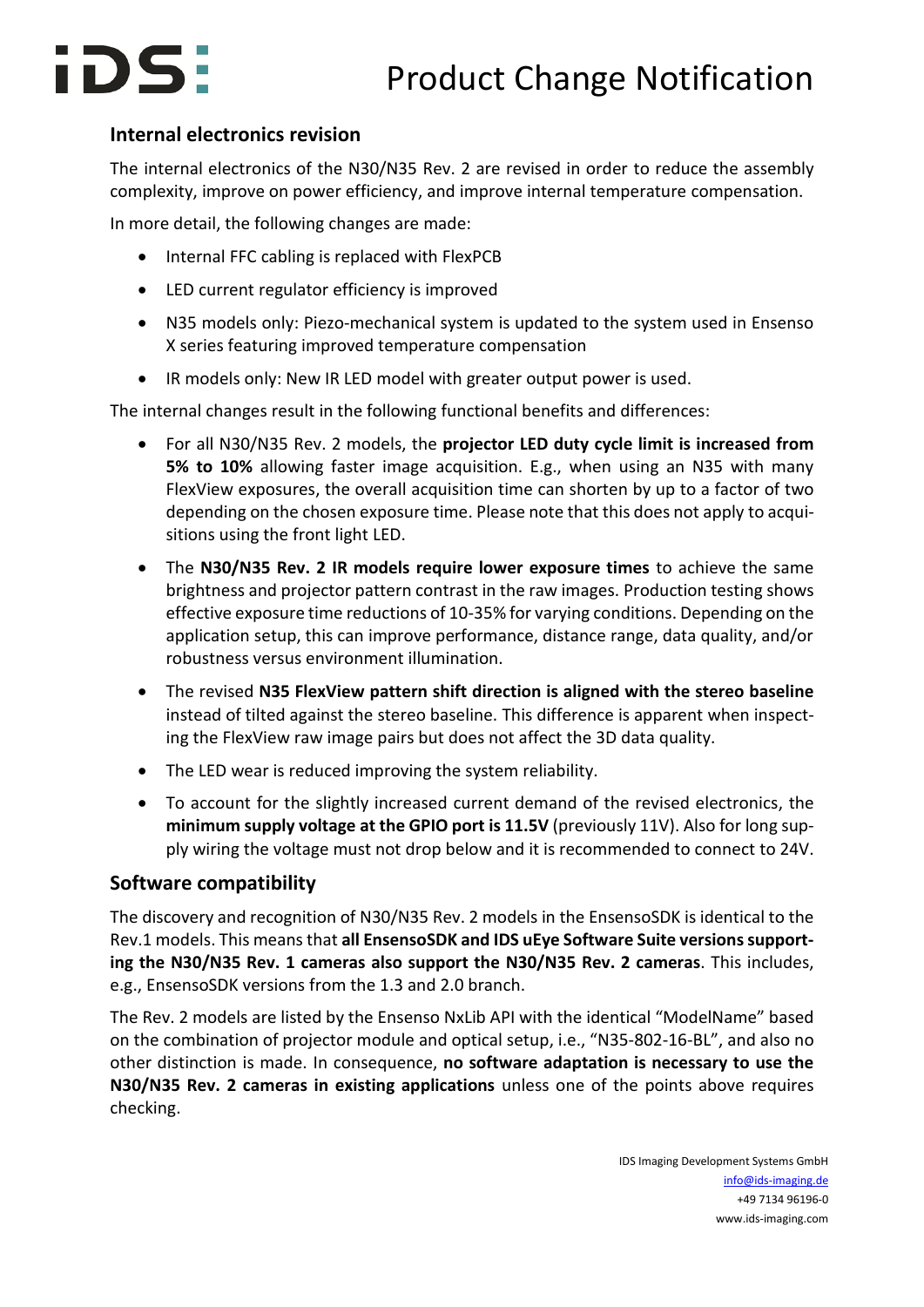

Forthcoming EnsensoSDK versions in branch 2.3 and later will offer the revision information also via the API.

#### **Ensenso firmware versions**

The above means that the **N30/N35 Rev. 2 cameras are also compatible to all IDS uEye camera firmware versions supporting the Rev. 1**. In addition, Rev. 2 cameras carry an Ensenso N series projector firmware version ≥ 8 which is **backwards compatible to all EnsensoSDK versions since the initial support of the N30/N35 models**. The Ensenso projector firmware is also included in the EnsensoSDK and firmware version 8 is included from EnsensoSDK version 2.2.175 onwards.

Given that older EnsensoSDK versions include older N series projector firmware versions < 8 that are not compatible with the N30/N35 Rev. 2 models, please note that a forced downgrade of the projector firmware should not be attempted and will not happen by default. However, the NxLib includes functions that allow users to deliberately force a projector firmware downgrade. E.g., the NxLib command "Open" features a command parameter "FirmwareUpload" > "Projector" that can be explicitly specified as "true" (default is "false"). If such a parametrization were deliberately executed using an older NxLib version on an N30/N35 Rev. 2 model it would downgrade its projector firmware to an incompatible version < 8, thereby rendering the projector module unable to function correctly.

This issue can be easily resolved by opening the affected camera using EnsensoSDK 2.2.175 or newer which will by default upgrade the projector firmware again.

### **Recommended actions for customers**

Please check whether the differences in function described above, i.e., the potentially faster image acquisition due to increased LED duty cycle or the reduced exposure time for the N30/N35 IR models possibly require adaptations in the parametrization of the N30/N35 cameras. Please also check whether the minimum supply voltage is maintained.

In case of doubt, please check whether your NxLib implementation forces projector firmware downgrades as described above and eventually take measures to prevent those for N30/N35 Rev. 2 camera models.

No further regulatory actions are required by customers unless the product is certified, e.g., in a medical application. If this should be the case, please contact IDS sales for an evaluation sample.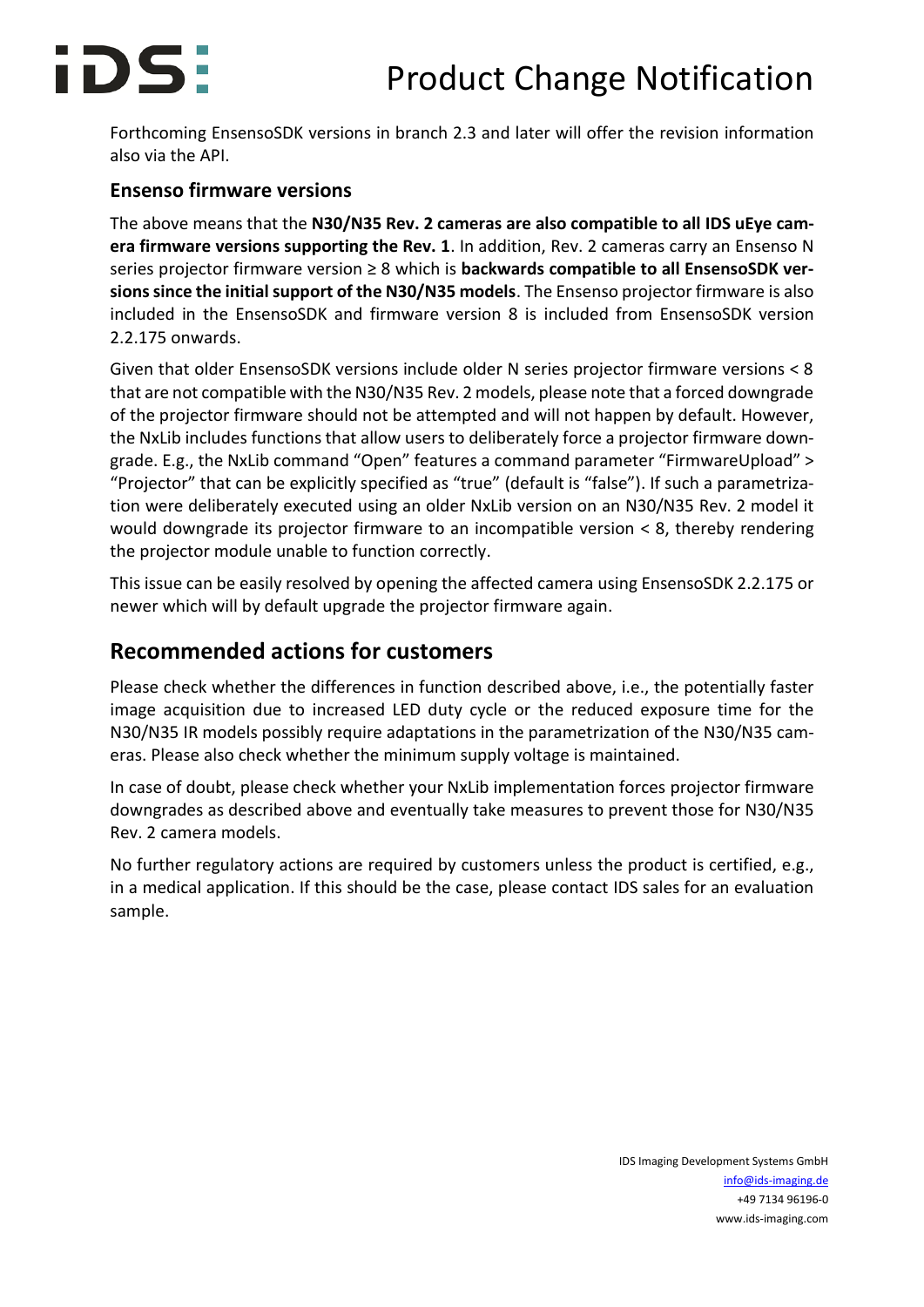

## **Affected Part Numbers**

| Part numbers (Rev. 1) | <b>Article Matchcode</b>                           |
|-----------------------|----------------------------------------------------|
| AB00725               | N30-602-16-bl Stereo-3D-Kamera, Bereich 460-3000mm |
| AB00788               | N30-602-16-ir Stereo-3D-Kamera, Bereich 460-3000mm |
| AB00726               | N30-604-16-bl Stereo-3D-Kamera, Bereich 330-1100mm |
| AB02665               | N30-604-16-ir Stereo-3D-Kamera, Bereich 330-1100mm |
| AB00698               | N30-606-16-bl Stereo-3D-Kamera, Ber. 260-490 mm    |
| AB02628               | N30-606-16-ir Stereo-3D-Kamera, Ber. 260-490 mm    |
| AB00727               | N30-608-16-bl Stereo-3D-Kamera, Bereich 210-300mm  |
| AB00857               | N30-608-16-ir Stereo-3D-Kamera, Bereich 210-300mm  |
| AB00728               | N30-610-16-bl Stereo-3D-Kamera, Bereich 170-210mm  |
| AB00729               | N30-802-16-bl Stereo-3D-Kamera, Bereich 700-3000mm |
| AB02636               | N30-802-16-ir Stereo-3D-Kamera, Bereich 700-3000mm |
| AB00730               | N30-804-16-bl Stereo-3D-Kamera, Bereich 470-1100mm |
| AB00731               | N30-806-16-bl Stereo-3D-Kamera, Bereich 350-550mm  |
| AB00732               | N30-808-16-bl Stereo-3D-Kamera, Bereich 280-360mm  |
| AB00733               | N30-810-16-bl Stereo-3D-Kamera, Bereich 240-270mm  |
| AB00734               | N30-1202-16-bl Stereo-3D-Kamera, Ber. 1100-2300mm  |
| AB00735               | N30-1204-16-bl Stereo-3D-Kamera, Bereich 600-850mm |
| AB02887               | N30-1204-16-ir Stereo-3D-Kamera, Bereich 600-850mm |
| AB00736               | N30-1206-16-bl Stereo-3D-Kamera, Bereich 410-500mm |
| AB00737               | N30-1208-16-bl Stereo-3D-Kamera, Bereich 330-360mm |
| AB00738               | N30-1210-16-bl Stereo-3D-Kamera, Bereich 270-270mm |
| AB02922               | N30-1602-20-bl Stereo-3D-Kamera, Ber. 1300-1900mm  |
| AB02923               | N30-1604-20-bl Stereo-3D-Kamera, Bereich 700-800mm |
| AB02924               | N30-1606-20-bl Stereo-3D-Kamera, Bereich 440-480mm |
| AB02925               | N30-1608-20-bl Stereo-3D-Kamera, Bereich 340-350mm |
| AB02926               | N30-1610-20-bl Stereo-3D-Kamera, Bereich 270-270mm |
| AB00744               | N35-602-16-bl Stereo-3D-Kamera, Bereich 460-3000mm |
| AB00781               | N35-602-16-ir Stereo-3D-Kamera, Bereich 460-3000mm |
| AB00745               | N35-604-16-bl Stereo-3D-Kamera, Bereich 330-1100mm |
| AB00973               | N35-604-16-ir Stereo-3D-Kamera, Bereich 330-1100mm |
| AB00746               | N35-606-16-bl Stereo-3D-Kamera, Bereich 260-490 mm |
| AB00768               | N35-606-16-ir Stereo-3D-Kamera, Bereich 260-490 mm |
| AB00747               | N35-608-16-bl Stereo-3D-Kamera, Bereich 210-300mm  |
| AB00748               | N35-610-16-bl Stereo-3D-Kamera, Bereich 170-210mm  |
| AB00723               | N35-802-16-bl Stereo-3D-Kamera, Bereich 700-3000mm |
| AB00785               | N35-802-16-ir Stereo-3D-Kamera, Bereich 700-3000mm |
| AB00749               | N35-804-16-bl Stereo-3D-Kamera, Bereich 470-1100mm |
| AB00817               | N35-804-16-ir Stereo-3D-Kamera, Bereich 470-1100mm |

IDS Imaging Development Systems GmbH [info@ids-imaging.de](mailto:info@ids-imaging.de) +49 7134 96196-0 www.ids-imaging.com